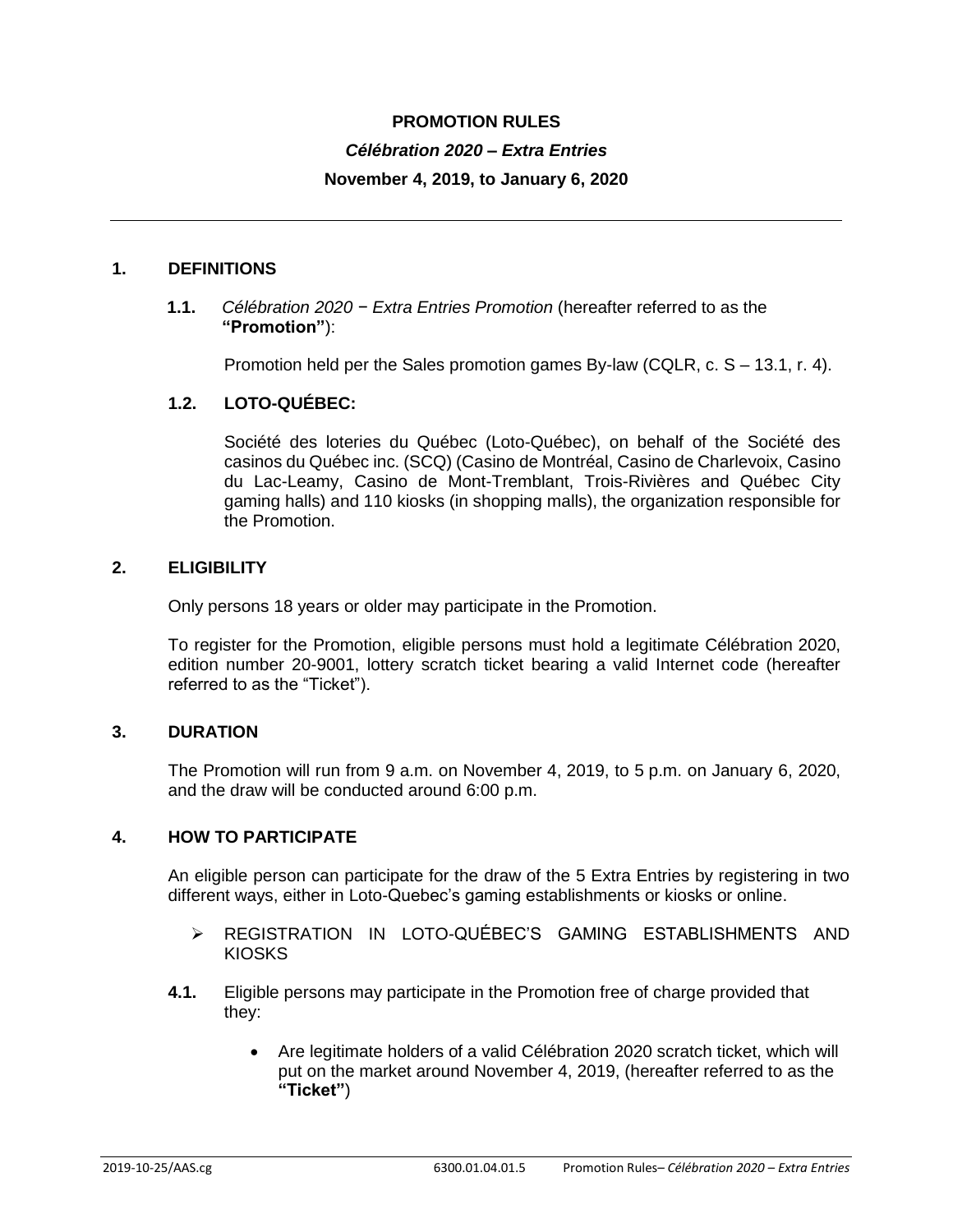- Have duly filled out all fields on the front of the "*5 participations télé supplémentaires à gagner" (5 Extra Entries to be won)* with your *coupon* portion of the Ticket (hereafter referred to as the **Coupon**) and present the Coupon in one of Loto-Québec's 4 casinos, 2 gaming halls or kiosks by 5 p.m. on January 6, 2020.
- **4.2.** Any Entry Coupon that is not duly filled out and submitted by 5 p.m. on January 6, 2020, will be deemed null and void and will not entitle the holder to participate in the Promotion. The same holds true for any registration that contains mistakes or is incomplete, fraudulent or otherwise violates the rules herein.
- **4.3.** Entry Coupons that have been modified, damaged, or that are illegible or incomplete, or that contain a mistake of any kind whatsoever will be deemed invalid. Only original Coupons will be deemed valid for Promotion purposes. Copies will not be accepted.
	- $\triangleright$  ONLINE REGISTRATION
- **4.4.** Eligible persons must go to promocelebration.com and fill out the registration form. Required fields include first and last name, complete address, telephone number with area code and the 15-digit Internet code indicated on a Ticket. Once eligible persons click Submit, a page will be displayed to confirm registration. Eligible persons must register by 5 p.m. on January 6, 2020.
- **4.5.** Entry forms that have been modified, are incomplete, or that contain any other mistake of any kind whatsoever, or violate any provision of the rules herein will be deemed invalid
- **4.6.** Only Québec residents may register and participate in the Internet draw.
- **4.7.** Eligible persons must be able to present their participating Ticket bearing a valid Internet code in order to receive a prize.
- **4.8.** The Internet code will be valid for only one entry. Only one person is allowed per registration.

### **5. DRAW DETAILS AND PRIZE DESCRIPTION**

- **5.1.** The draw to randomly select five (5) EXTRA ENTRIES FOR THE TV DRAW among the coupons present in Loto-Québec's 4 casinos, 2 gaming halls and kiosks, and the online registration will be conducted in accordance with the rules herein.
- **5.2.** The draw will be performed by Loto-Québec's computer system. The random draw to select the winners will be conducted at Loto-Québec's draw room in Montréal on January 6, 2020 around 6 p.m.
- **5.3.** The draw will be performed by the employee responsible for Loto-Québec's draws, under the supervision of an external auditor.
- **5.4.** Person whose participation has been drawn will be contacted by a Customer Services employee by telephone in order to ask for proof of ID.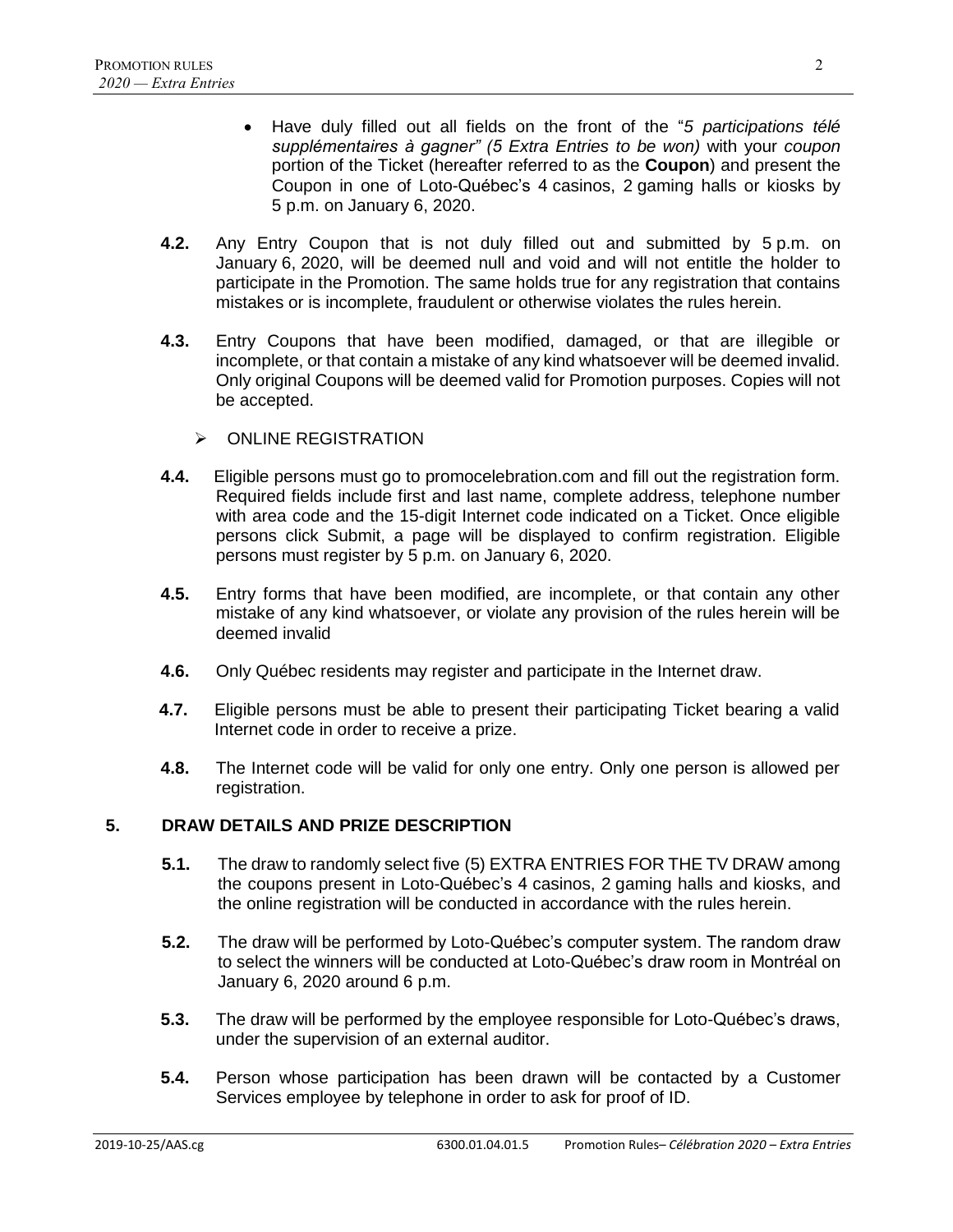- **5.5.** Selected persons who cannot be contacted within 48 hours of the draw will be entitled to a \$1,000 prize and the minimum \$10,000 prize offered during the televised draw, provided that they comply with the terms for claiming a prize.
- **5.6.** In the event that persons reached by telephone cannot meet the terms for claiming a prize, they will not be entitled to the prize.
- **5.7.** In addition to providing proof of ID at the time of prize claim, persons must have in hand the *Extra Entries for the TV Draw* portion of the ticket or the 22-9002 portion of their Ticket and fill out a prize claim form.
- **5.8.** In the event that the person does not have the *Extra Entries for the TV Draw* portion of their Ticket at the time of prize claim, they may still be entitled to a \$1,000 prize and to participate in the Célébration 2020 dream weekend or, as appropriate, a total of \$11,000 prize if they make their claim after the deadline, but according to the terms for claiming a prize.

# **6. PRIZE DESCRIPTION**

Each prize consists in a Célébration 2020 dream weekend from January 9 to 13, 2020. In addition to the cash prize to be won during the televised draw, this dream weekend includes:

- Transportation in a luxury car
- A four-night stay in a five-star hotel
- All meals, including drinks and service
- Activities and many surprises

### **7. HOW TO CLAIM A PRIZE**

To be entitled to participate in the Sunday, January 12, 2020, televised draw, persons eligible for the Extra Entries for the TV Draw promotion must comply with the terms indicated in Section 5 of the rules herein. The following prizes will be awarded during televised draws: 1 \$1 million prize, 2 \$100,000 prizes, 3 \$50,000 prizes, 6 \$25,000 prizes or a minimum of \$10,000. Prizes will be awarded as a cheque.

### **8. FIRST AND LAST NAME, REGION AND PHOTOGRAPH**

The first and last name, region and photograph of each winner, as well as any other information provided, may be used by Loto-Québec and its subsidiaries not only for the draws stipulated in the rules herein, but also for advertising purposes, including on the Internet and social media, and in various magazines distributed to its customers. Winners must waive all rights to broadcasting, printed material and advertising or any compensation of any kind whatsoever related to the draw.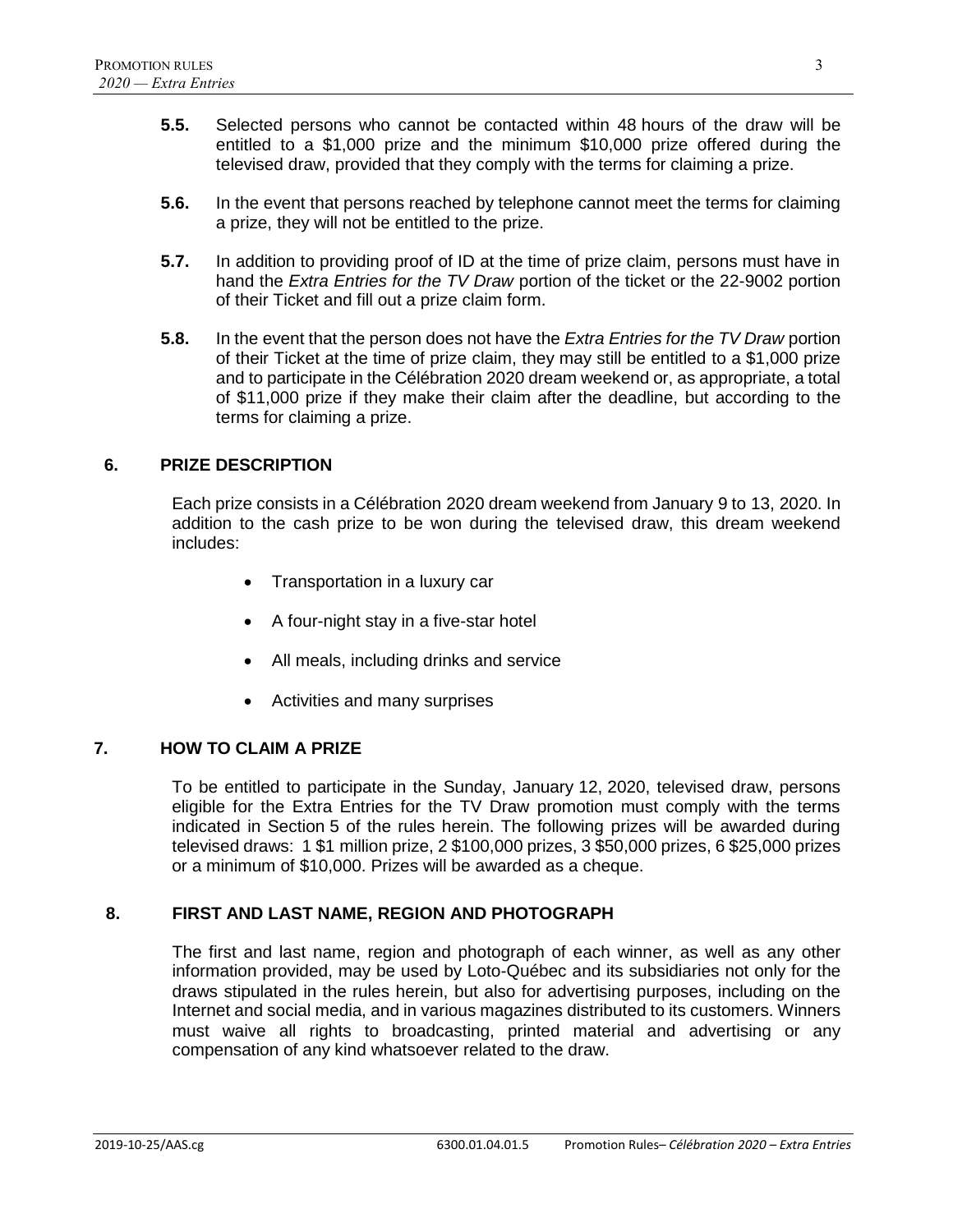## **9. OTHER RESTRICTIONS AND CONDITIONS**

- **9.1.** Prizes must be accepted "as is" and may not be transferred or exchanged. Loto-Québec reserves the right to replace a prize with another of equal value.
- **9.2.** Loto-Québec reserves the right to cancel or delay the Promotion, in whole or in part, without notice and for any reason whatsoever or due to an act of God or force majeure. Loto-Québec may also amend the rules herein at any time, in which case revised rules will be made available to the public.
- **9.3.** Loto-Québec declines all responsibility should the Promotion be delayed, cancelled or amended.
- **9.4.** Loto-Québec declines all responsibility in the event of the loss or theft of any Ticket or Coupon, or any other situation, incident or event that may prevent a person from meeting participation deadlines or claiming a prize within prescribed deadlines.
- **9.5.** In the event that a participant violates the rules herein, makes a false statement, attempts to cheat, commits fraud, acts in collusion or conspires with a third party, their eligibility for the Promotion will be automatically cancelled and they will be inadmissible for any other event related to the Promotion.

#### **10. DISPUTES**

Any dispute relating to this Promotion, whether regarding conduct and/or award of any prizes, will be settled according to the rules herein and the Sales promotion games By-law (R.S.Q., c. S – 13.1, r. 4).

### **11. AVAILABILITY OF RULES**

The Promotion is subject to the rules herein, which are available at the customer service desk at the Casino de Montréal, Casino de Charlevoix, Casino du Lac-Leamy and Casino de Mont-Tremblant or by calling 1-800-665-2274; at Customer Experience desks at the Québec City and Trois-Rivières gaming halls or by calling 1-877-700-5836; at Loto-Québec customer service desks or by calling 1-866-611-5686; or at Loto-Québec kiosks.